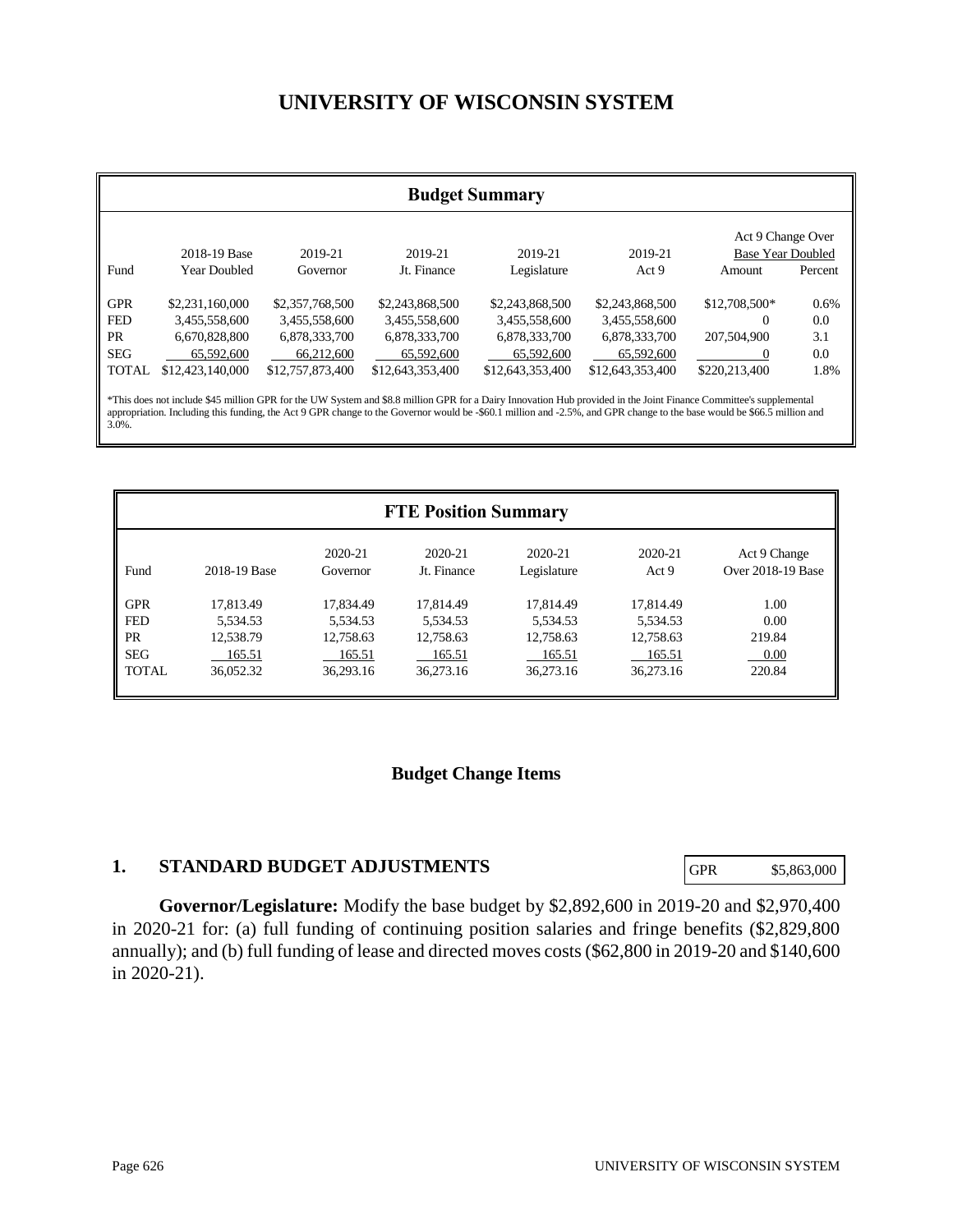## **2. RESIDENT UNDERGRADUATE TUITION FREEZE** [LFB Paper 755]

|            | Governor<br>(Chg. to Base) | Jt. Finance/Leg.<br>(Chg. to Gov) | <b>Net Change</b> |
|------------|----------------------------|-----------------------------------|-------------------|
| <b>GPR</b> | \$50,400,000               | $-$ \$50,400,000                  | \$0               |

**Governor:** Prohibit the Board of Regents of the UW System from charging resident undergraduates enrolled in an institution or college campus in the 2019-20 or 2020-21 academic year more in tuition than it charged resident undergraduates enrolled in that institution or college campus in the 2018-19 academic year. Provide \$16,800,000 in 2019-20 and \$33,600,000 in 2020- 21.

Beginning in the 2013-15 biennium, each biennial budget act has prohibited increases in resident undergraduate tuition rates. The administration estimates that a 1% increase in resident undergraduate tuition would result in an increase in tuition revenues of approximately \$8.4 million. The administration indicates the funds provided under the bill are intended to replace resident undergraduate tuition revenue which could have been generated based on a tuition increase of 2% in each year of the biennium.

**Joint Finance/Legislature:** Delete \$16,800,000 in 2019-20 and \$33,600,000 in 2020-21, but still prohibit the Board of Regents from charging resident undergraduates enrolled in an institution or college campus in the 2019-20 or 2020-21 academic year more in tuition than it charged resident undergraduates enrolled in that institution or college campus in the 2018-19 academic year.

[Act 9 Section: 9147(1)]

# **3. STUDENT SUCCESS AND ATTAINMENT** [LFB Paper 756]

|            | Governor<br>(Chg. to Base) | Jt. Finance/Leg.<br>(Chg. to Gov) | <b>Net Change</b> |
|------------|----------------------------|-----------------------------------|-------------------|
| <b>GPR</b> | \$45,000,000               | $-$ \$45,000,000                  | \$0               |

**Governor:** Provide \$20,000,000 in 2019-20 and \$25,000,000 in 2020-21 in the UW System's general program operations appropriation. Require the Board of Regents to allocate this funding to advance student success and attainment.

Executive budget documents indicate that initiatives supported by this funding could include time to degree, advising, and participation in internships, undergraduate research, and community partnerships.

**Joint Finance/Legislature:** Delete provision. Instead, provide \$22,500,000 in 2019-20 and \$22,500,000 in 2020-21 in the Joint Committee on Finance supplemental appropriation for release to the UW System upon submission of a plan by the UW System for the use of this funding. The fiscal effect of this item is shown under "Program Supplements."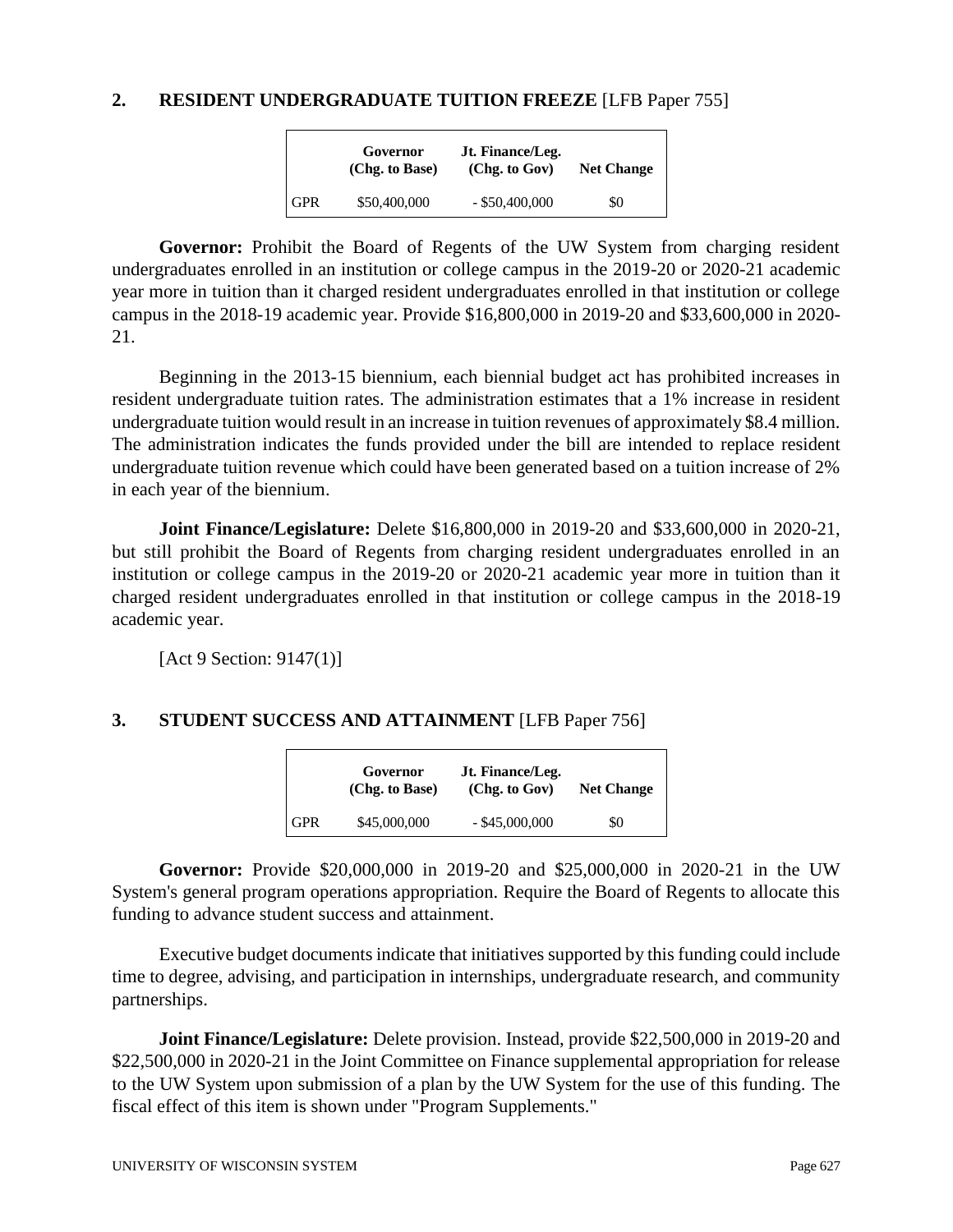# **4. NURSE EDUCATORS** [LFB Paper 757]

|            | Governor<br>(Chg. to Base) | Jt. Finance/Leg.<br>(Chg. to Gov) | <b>Net Change</b> |
|------------|----------------------------|-----------------------------------|-------------------|
| <b>GPR</b> | \$10,000,000               | $-$ \$10,000,000                  | \$0               |

**Governor:** Provide \$10,000,000 in 2019-20 in a new continuing appropriation for a nurse educators program. Require the Board of Regents to establish a nurse educator program that provides: (a) fellowships to students who enroll in programs for degrees in doctor of nursing practice or doctor of philosophy in nursing; (b) postdoctoral fellowships to recruit faculty for system nursing programs; and (c) educational loan repayment assistance to recruit and retain faculty for system nursing programs. Specify that the program require individuals who receive fellowships or loan repayment assistance under the program to make a commitment to teach for three consecutive years in a UW-System nursing program.

**Joint Finance/Legislature:** Delete provision.

# **5. DAIRY INNOVATION HUB**

**Joint Finance/Legislature:** Provide \$1,000,000 GPR in 2019-20 and \$7,800,000 GPR in 2020-21 in the Joint Committee on Finance supplemental appropriation for release to the UW System upon request and approval by the Committee. The fiscal effect of this item is shown under "Program Supplements."

#### **6. REESTIMATE DEBT SERVICE**

**Governor/Legislature:** Provide \$3,390,700 GPR and \$8,230,700 PR in 2019-20 and \$3,159,200 GPR and \$12,265,200 PR in 2020-21 to reestimate debt service costs.

| <b>GPR</b> | \$6,549,900  |
|------------|--------------|
| <b>PR</b>  | 20,495,900   |
| Total      | \$27,045,800 |

# **7. ADDITIONAL UW COLLEGES FUNDING** [LFB Paper 758]

|            | Governor<br>(Chg. to Base) | Jt. Finance/Leg.<br>(Chg. to Gov) | <b>Net Change</b> |
|------------|----------------------------|-----------------------------------|-------------------|
| <b>GPR</b> | \$5,000,000                | $-$ \$5,000,000                   | \$0               |

**Governor:** Provide \$2,500,000 in 2019-20 and in 2020-21 in the UW System's general program operations appropriation. Require the Board of Regents to allocate at least \$2.5 million of this funding in each fiscal year to the UW Colleges for student support services. Specify that this be in addition to any other amount allocated to UW Colleges by the Board and that this allocation be a bona fide increase of funding to the UW Colleges above the level that would otherwise have been provided.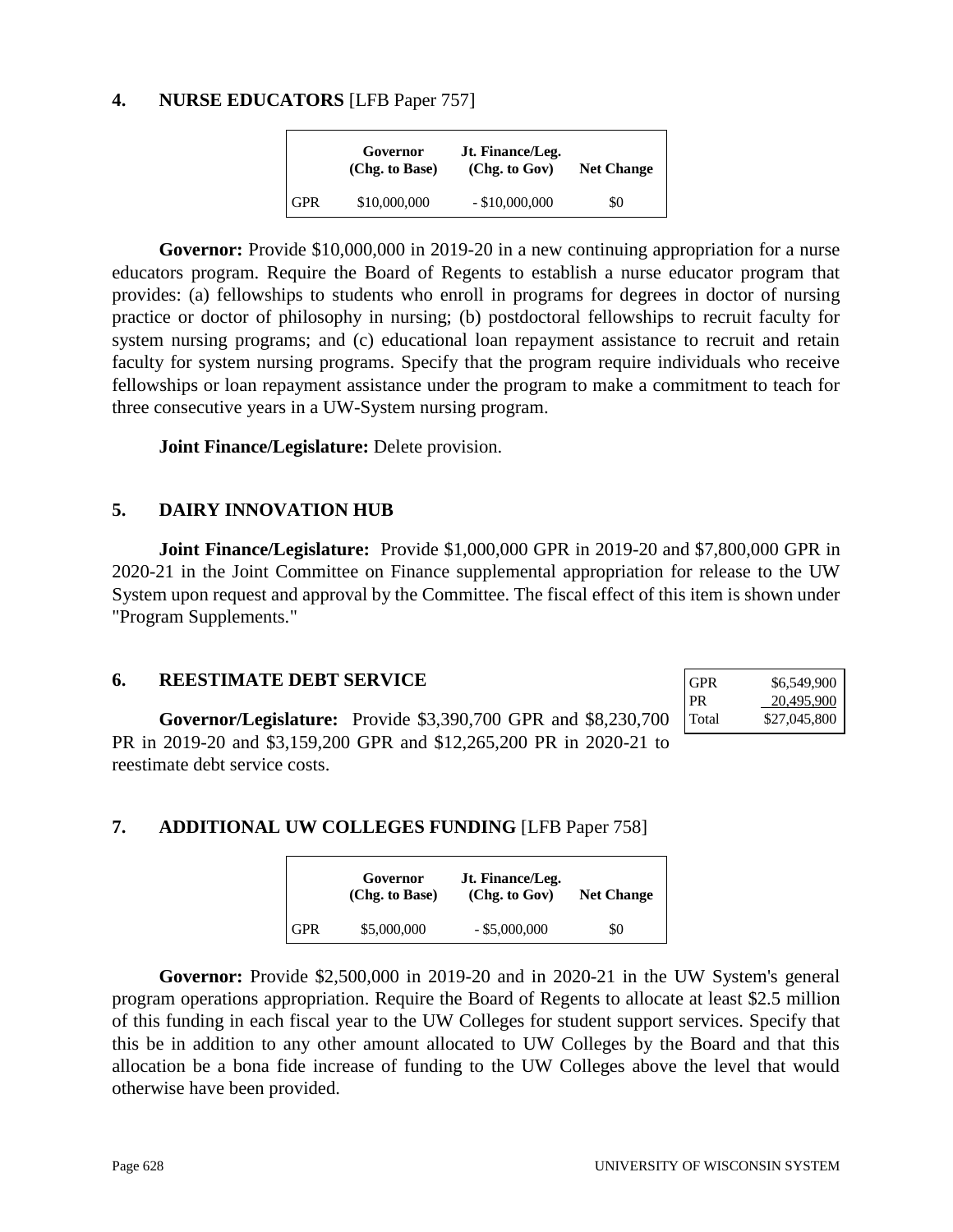**Joint Finance/Legislature:** Delete provision.

# **8. UW-EXTENSION COOPERATIVE COUNTY AGRICULTURE AGENTS** [LFB Paper 759]

|            | Governor<br>(Chg. to Base) | Jt. Finance/Leg.<br>(Chg. to Gov)<br><b>Funding Positions Funding Positions Funding Positions</b> |     | <b>Net Change</b> |
|------------|----------------------------|---------------------------------------------------------------------------------------------------|-----|-------------------|
| <b>GPR</b> |                            | $$3,500,000$ $20.00$ $- $3,500,000$ $- 20.00$                                                     | \$0 | 0.00              |

**Governor:** Provide \$1,500,000 and 20.0 positions beginning in 2019-20 and \$2,000,000 in 2020-21 in the UW System's general operations appropriation. Require the Board of Regents to allocate \$1.5 million GPR in fiscal year 2019-20 and \$2 million GPR annually thereafter for extension county-based agriculture positions.

UW-Extension agricultural agents and educators work with counties to utilize University research and knowledge to address community agricultural and natural resource needs.

**Joint Finance/Legislature:** Delete provision.

#### **9. STATE LAB OF HYGIENE -- FORENSIC TOXICOLOGY Funding Positions** GPR \$295,600 1.00

#### **Governor/Legislature:** Provide \$126,800 in 2019-20 and

\$168,800 in 2020-21 and 1.0 position beginning in 2019-20 for the State Laboratory of Hygiene's forensic toxicology unit. Executive budget documents indicate that the faculty position would conduct research on trends in opioids, novel psychoactive substances, and drugs and further collective efforts to curtail opioids and other drug abuse.

## **10. REESTIMATE TUITION REVENUES**

|           | <b>Funding</b> | <b>Positions</b> |
|-----------|----------------|------------------|
| <b>PR</b> | \$187,009,000  | 219.84           |

**Governor/Legislature:** Provide \$93,504,500 annually and 219.84 positions beginning in 2019-20 to reflect increases in

tuition revenues that have been incorporated into UW System's operating budget since 2016. Based on the UW System's agency budget request, these increases are attributable to the following: (a) changes in enrollment (\$39,240,300); self-supporting programs (\$14,232,200); (c) differential tuition increases (-\$711,200); and (d) increases in nonresident and graduate tuition (\$40,743,400).

Tuition revenues are deposited in the UW System's PR general program operations appropriation. That appropriation is an all-moneys-received appropriation meaning that the UW System can expend all moneys deposited in the appropriation regardless of the amount shown in the appropriation schedule. In addition, the Board of Regents and the UW-Madison Chancellor may create or abolish positions funded with tuition revenue without the approval of the Legislature or the Joint Committee on Finance.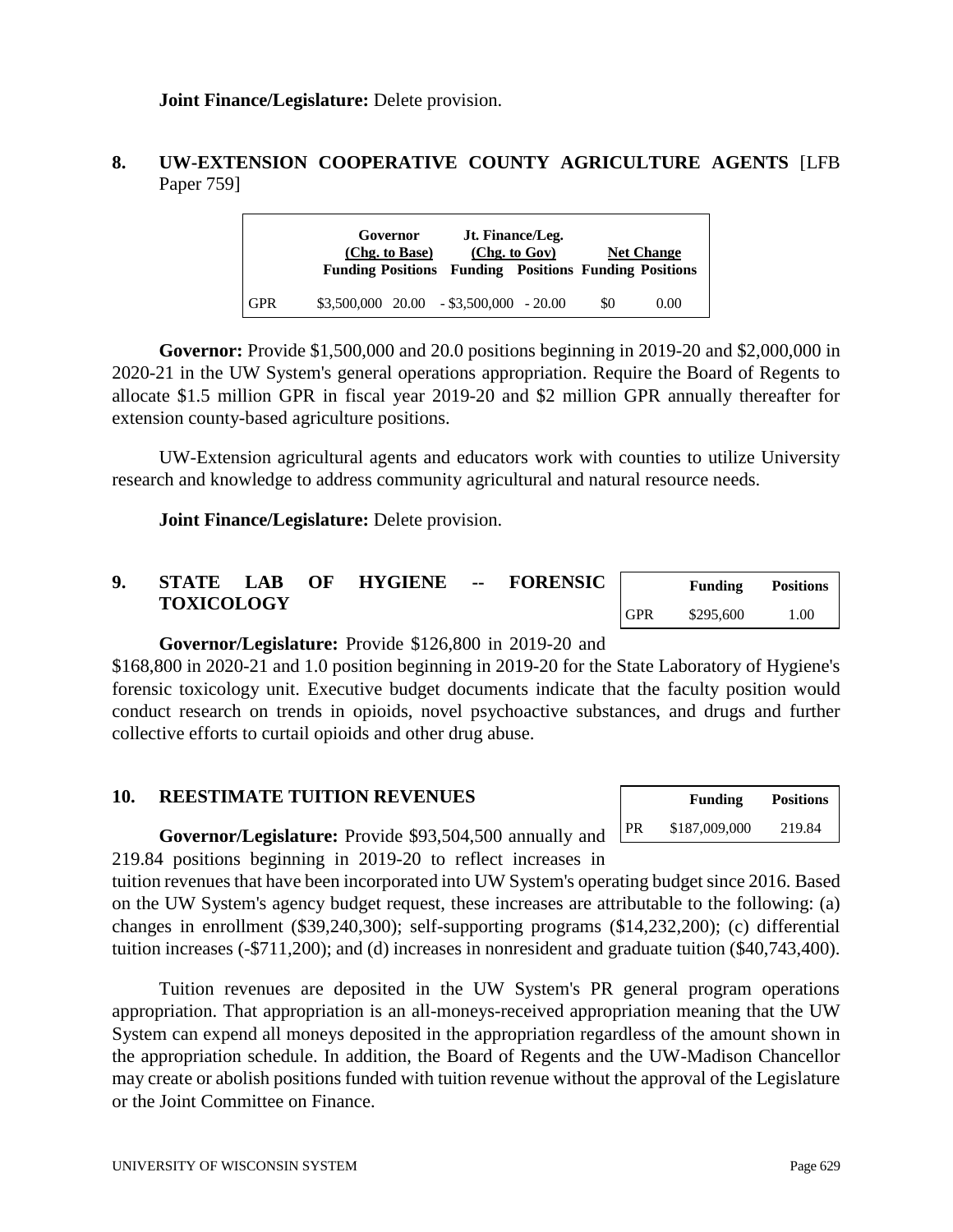#### **11. NONRESIDENT TUITION EXEMPTION FOR UNDOCUMENTED INDIVIDUALS**

Governor: Specify that a person who is a citizen of a country other than the U.S., while they continue to be a resident of Wisconsin, would be entitled to an exemption from UW System nonresident tuition, but not from incidental or other fees, if that person meets all of the following requirements: (a) the person graduated from a high school in Wisconsin or received a declaration of equivalency of high school graduation from Wisconsin; (b) the person was continuously present in this state for at least three years following the first day of attending a high school in Wisconsin or immediately preceding receipt of a declaration of equivalency of high school graduation; and (c) the person enrolls in an institution and provides that institution with proof that the person has filed or will file an application for a permanent resident visa with U.S. Citizenship and Immigration Services as soon as the person is eligible to do so. Specify that this provision would first apply to persons who enroll for the semester or session following the effective date of the bill.

Current law allows the Board of Regents to charge different tuition rates to resident and nonresident students. Current law also includes nonresident tuition exemptions, under which certain nonresident students pay resident tuition rates. The bill would create an additional nonresident tuition exemption for a person who is not a legal permanent resident of the United States and who meets the criteria specified in the bill.

**Joint Finance/Legislature:** Delete provision.

# **12. SUPPLEMENTAL PAY PLAN AND PERFORMANCE** [LFB Paper 760]

**Governor:** Specify that, during the 2019-21 biennium, the Board of Regents may provide supplemental pay plans, in addition to the 2019-21 state compensation plan, for all of its employees, other than employees assigned to UW-Madison. In addition, specify that, during the 2019-21 biennium, the Chancellor of UW-Madison may provide supplemental pay plans, in addition to the 2019-21 state compensation plan, for all employees assigned to UW-Madison. Require the Chancellor to submit the supplemental pay plans to the Board of Regents and implement them only with the approval of the Board. Further, prohibit the Board from requesting supplemental funding to pay the costs of the supplemental pay plans, and prohibit the Board from requesting any funding of increases in salary and fringe benefit costs provided in these plans through the UW System agency budget request. Additionally, specify that, for each fiscal year of the 2019-21 biennium, instead of allocating \$26,250,000 for performance based funding, the Board of Regents may allocate all or a portion of that amount to fund the supplemental pay plans allowed under the bill. If the Board allocates a portion of that amount for supplemental pay plans, the Board is required to allocate the remainder to distribute to institutions under the performance based formula. The \$26,250,000 GPR for performance based funding is included in the annual base budget of the UW System.

**Joint Finance/Legislature:** Delete provision.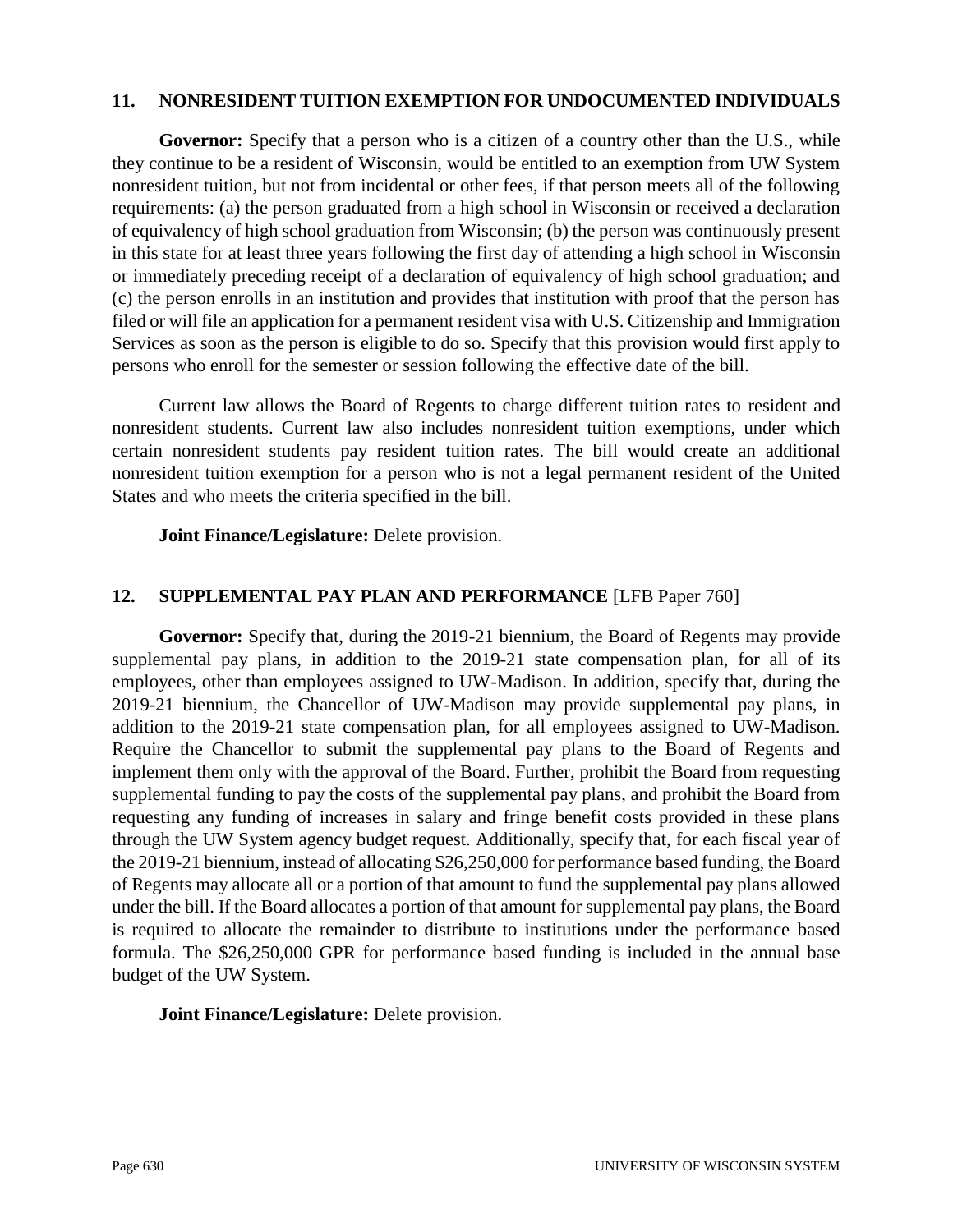#### **13. PERFORMANCE FUNDING ALLOCATIONS**

**Governor:** Modify the current performance funding program to provide that any university, including any branch campus associated with the university as a result of the UW system restructuring, any operational unit of the UW-Madison assigned former functions of the UW-Extension as a result of the system restructuring, and any operational unit of System Administration assigned former functions of the UW-Extension as a result of the system restructuring are included as "institutions" for the purposes of the allocation of performance funding. Define "system restructuring" as the system's restructuring plan approved by the Higher Learning Commission on or about June 28, 2018. In addition, specify that the requirement that the Board of Regents approve a peer group for each institution that includes institutions of higher education with comparable missions and service populations does not apply to operational units assigned former functions of the UW-Extension as a result of the system restructuring.

The 2017-19 budget (2017 Act 59) created the performance funding program for the UW System which establishes the following goals for the UW System: (a) growing and ensuring student access; (b) improving and excelling at student progress and completion; (c) expanding contributions to the workforce; and (d) enhancing operational efficiency and effectiveness. For each goal, the Board of Regents was required to identify at least four metrics to measure an institution's progress toward meeting the goal. The Board was authorized to specify different metrics for UW-Extension (units assigned former UW-Extension functions under the bill). Act 59 also required the Board to develop a formula for distributing the \$26.25 million provided in 2018- 19 among the institutions based on each institution's performance with respect to the metrics subject to approval by the Joint Committee on Finance. In April, 2018, the Joint Committee on Finance approved the outcomes-based funding formula proposal submitted by the UW System. Because of the ongoing restructuring of the UW System, UW Colleges and UW-Extension were removed from consideration for the outcomes-based funding formula. Under the bill, all units of the UW-System would be eligible for funding under the formula.

**Joint Finance/Legislature:** Delete provision.

#### **14. ENVIRONMENTAL EDUCATION GRANTS** [LFB Paper 761]

|            | Governor<br>(Chg. to Base) | Jt. Finance/Leg.<br>(Chg. to Gov) | <b>Net Change</b> |
|------------|----------------------------|-----------------------------------|-------------------|
| <b>SEG</b> | \$500,000                  | $-$ \$500,000                     | \$0               |

Governor: Provide \$250,000 annually from the conservation fund and create an environmental education grant program. Under the environmental education grant program, require UW-Stevens Point to award grants to nonprofit corporations, and public agencies including county, city, village, town, public inland lake protection and rehabilitation districts, lake sanitary districts, or school districts, or agencies of those public agencies or the state, for the development, dissemination, and presentation of environmental education programs. Require programs to be funded on an 18-month basis. In addition, specify that no grant could be awarded under the program unless the grant recipient matches at least 25 percent of the amount of the grant. Provide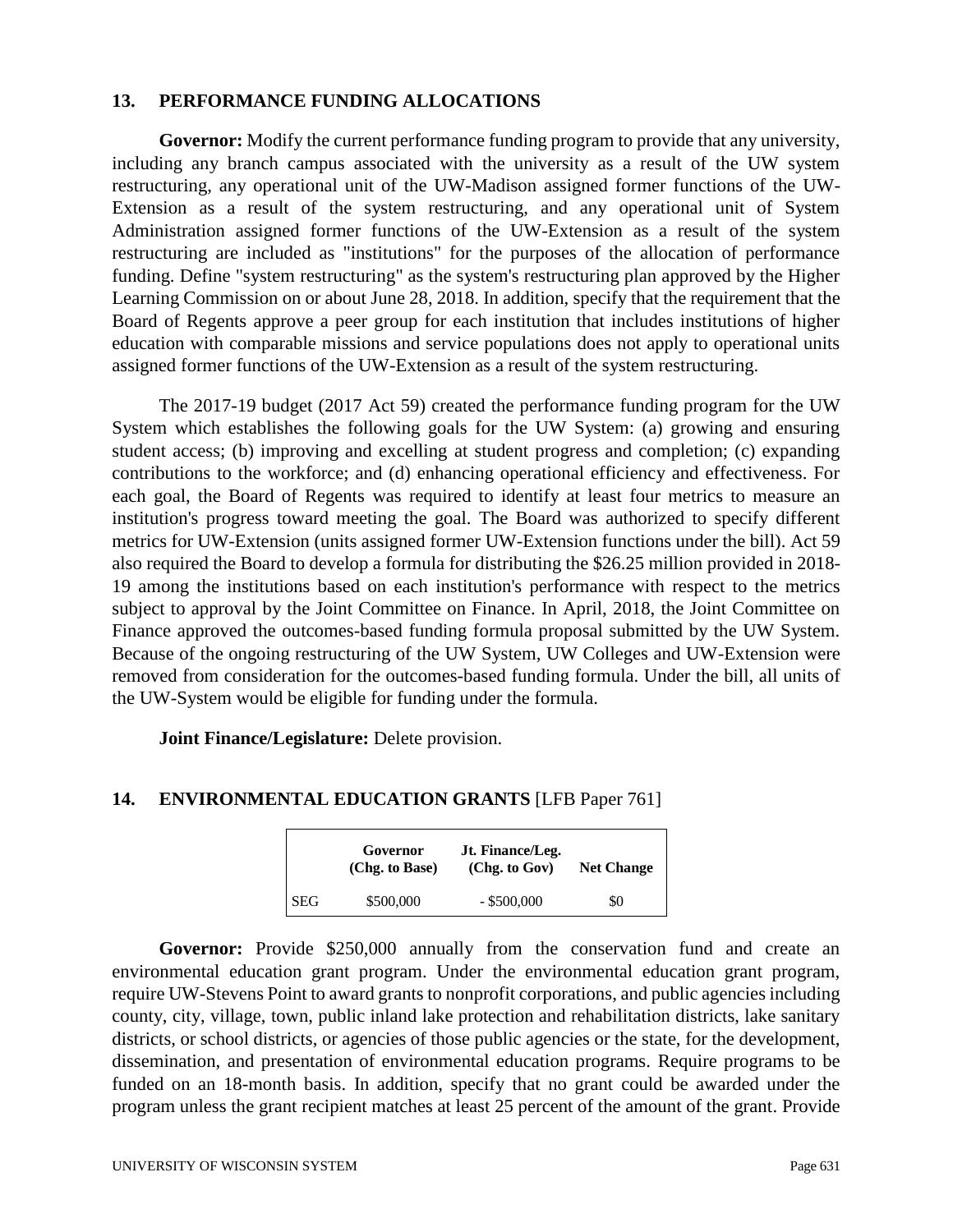that matching moneys could include private funds and in-kind contributions. Specify that grants from the program could not be used to replace funding available from other sources. Further, provide that no more than one-third of the total amount awarded in grants in any fiscal year could be awarded to state agencies.

Require UW-Stevens Point to consult with all of the following to assist in identifying needs and establishing priorities for environmental education, including needs for teacher training, curriculum development and the development and dissemination of curriculum materials: (a) the State Superintendent of Public Instruction; (b) other UW System institutions with expertise in the field of environmental education; and (c) conservation and environmental groups, including youth organizations and nature and environmental centers. Require the Board of Regents to, in consultation with the Chancellor and faculty of UW- Stevens Point, promulgate rules establishing the criteria and procedures for awarding grants under the program. If the amount in the appropriation is insufficient in any fiscal year to fund all applications for grants, require UW-Stevens Point to use the priorities established in consultation with other entities for awarding grants. Further, require UW-Stevens Point to seek private funds to support the grant program.

**Joint Finance/Legislature:** Delete provision.

# **15. UW-STEVENS POINT PAPER SCIENCE PROGRAM**

**Governor/Legislature:** Delete current law that specifies that \$78,000 must be allocated for the paper science program from an appropriation under the UW System with \$136,700 of annual base funding from the conservation fund. Further, require that the Board of Regents ensure that at least 1.0 full-time equivalent position, funded from this appropriation, is created in the paper science program at UW-Stevens Point.

Under current law, the appropriation is restricted to \$78,000 annually for the paper science program and the remaining balance for grants to forest cooperatives. Under the Act, the appropriation would provide the amounts in the schedule of appropriations (\$136,700) for the paper science program and grants to forestry cooperatives.

**Veto by Governor [B-20]:** Delete the word "created" to clarify that the Regents do not need to add a position, but maintain the current position under the appropriation.

[Act 9 Sections: 169 and 361]

[Act 9 Vetoed Section: 361]

### **16. PHYSICIAN AND DENTIST LOAN ASSISTANCE PROGRAM**

| Governor<br>(Chg. to Base) |           | Jt. Finance/Leg.<br>(Chg. to Gov) | <b>Net Change</b> |  |
|----------------------------|-----------|-----------------------------------|-------------------|--|
| <b>SEG</b>                 | \$120,000 | $-$ \$120,000                     | \$0               |  |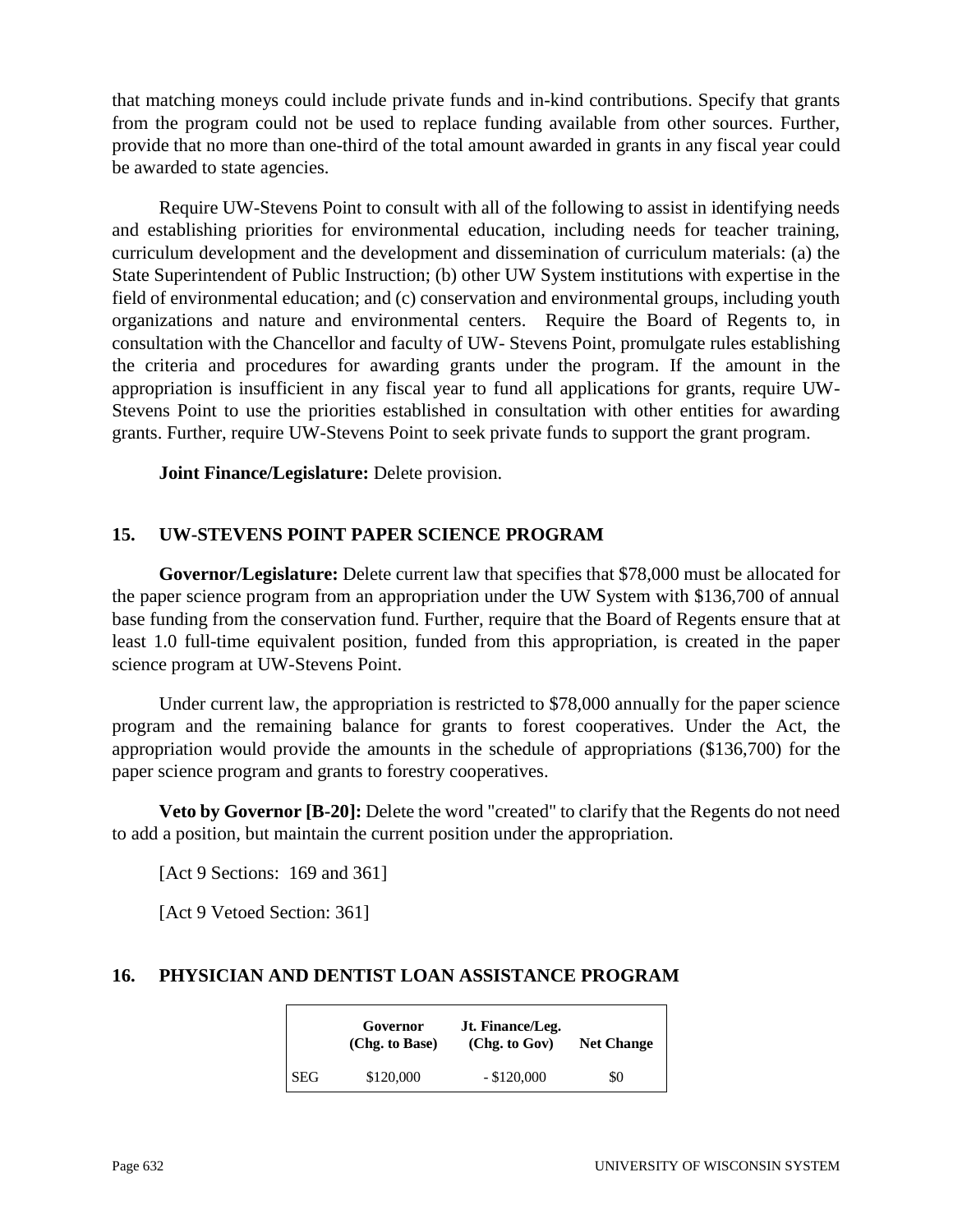**Governor:** Provide \$60,000 SEG annually over annual base level funding of \$250,000 SEG and \$488,700 PR from the critical access hospital assessment fund for the physician and dentist and health care provider loan assistance programs. Specify that dentists who agree to practice in one or more eligible practice areas or dental health shortage areas in Wisconsin and who agree to practice in a rural area are eligible for loan repayment of up to \$100,000 by the UW Board of Regents under the physician and dentist loan assistance program and subject to current loan repayment terms that apply to physicians practicing in rural areas under that program. Specify that this first applies to dentists whose applications for the physician and dentist loan assistance program are received on the effective date of the bill.

Currently, under the physician and dentist loan assistance program, the UW Board of Regents may repay up to \$50,000 in education loans on behalf of a physician or dentist who agrees to practice in one or more eligible practice areas or dental health shortage areas in this state. For physicians who additionally agree to practice in a rural area, the UW Board of Regents may make loan repayments of up to \$100,000. Under the bill, dentists who additionally agree to practice in a rural area would also be eligible for loan repayments of up to \$100,000.

**Joint Finance/Legislature:** Delete provision.

# **17. HEALTH CARE PROVIDER LOAN ASSISTANCE**

**Governor:** Expand eligibility to dental therapists under the health care provider loan assistance program. The bill would create a license to practice dental therapy (see "Safety and Professional Services").

Under the health care provider loan assistance program, the Board may repay up to \$25,000 in education loans on behalf of a health care provider, defined as a dental hygienist, physician assistant, nurse midwife, or nurse-practitioner, who agrees to practice in one or more eligible practice areas in this state.

Funding from this program is drawn from the same appropriations as the physician and dentist loan program in the previous entry.

**Joint Finance/Legislature:** Delete provision.

# **18. DUAL ENROLLMENT** [LFB Paper 593]

Governor: Delete the early college credit program under which high school students can take courses offered by the UW System under current law (see "Public Instruction -- Choice and Charter"). Instead, create a dual enrollment program under which a student attending high school in Wisconsin may be admitted as a non-degree student and may enroll in courses of instruction offered for transcripted credit at any UW institution. Specify that for a student to enroll in such courses, the student must meet the requirements and prerequisites of the course, and there must be space available in the course. Define "transcripted credit" as a program under which the institution in which a high school student is enrolled awards postsecondary credit for successful course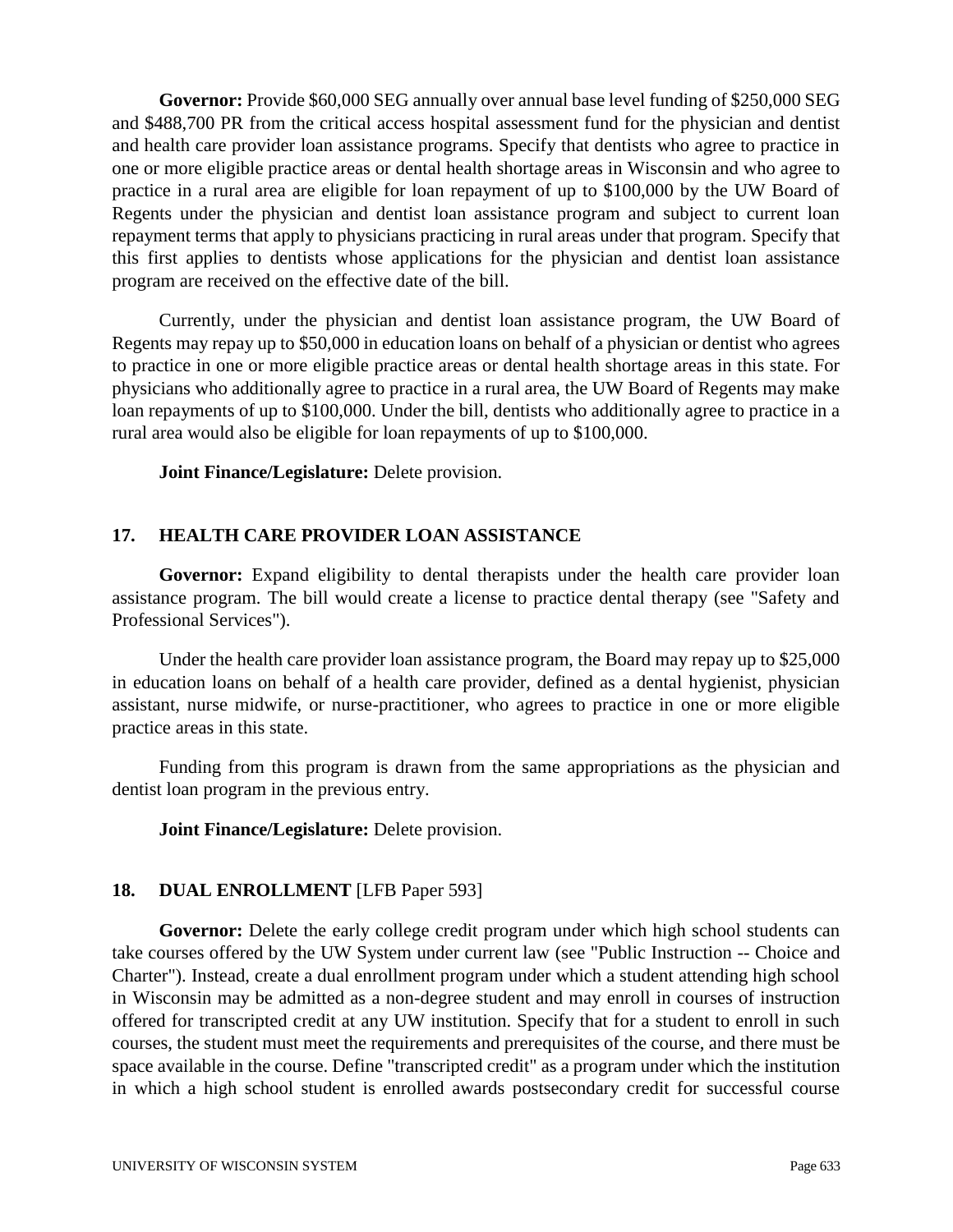completion and issues a transcript from the institution documenting successful completion of the course and the credits awarded for the course, if such a transcript is requested.

Require the Board of Regents to establish policies and implement the program, and to consult with DPI and coordinate with school districts and the governing bodies of private schools where the high school students are enrolled in establishing the program. Prohibit the Board of Regents from charging any tuition, academic fees, or segregated fees to any high school student, or to the school district or private school in which the student is enrolled, in connection with the student's participation in the program or the student's enrollment in any course under this program.

Require a student who intends to enroll in an institution under this program to notify the school board of the public school district in which the student is enrolled or the governing body of the private school in which the student is enrolled no later than March 1 if the student intends to enroll in the fall semester, or October 1 if the student intends to enroll in the spring semester. Require the notice to include the titles of the courses in which the student intends to enroll and the number of credits of each course, and specify whether the student will be taking the courses for high school credit as well as post-secondary credit.

If the student intends to take a course for high school credit, require the school board or the private school governing body to determine whether the course satisfies any requirements necessary for high school graduation and the number of high school credits to award the student for the course, if any. Require the State Superintendent to develop guidelines to assist school districts and participating private schools in making these determinations. Require the school board or governing body to notify the student of its determinations, in writing, before the beginning of the semester in which the student will be enrolled. Provide that a public school student may appeal a school board's decision to the State Superintendent within 30 days after the decision, and that the State Superintendent's decision would be final and not subject to review under current law governing administrative actions and judicial review. Provide that a student attending a participating private school may appeal the decision to the governing body of the private school within 30 days after the decision.

Require the Board of Regents to implement the program no later than 30 days after the effective date of the bill. If the Board has already received payments of tuition, academic fees, or segregated fees under the early college credit program for the first semester beginning after the effective date of the bill, require the Board to refund all such fees received.

Require the Board of Regents to include postsecondary credits earned by a high school student under this program in policies it is required to established under current law regarding the appropriate transfer of credits between institutions within or outside of the System, and to permit a student to earn credits through a passing score on an examination to determine the student's competency in the subject area of the course if it is determined that the credits are not transferable.

Under current law, high school students enrolled in a public or private school can attend UW institution courses under the early college credit program. Under the program, the cost of a course is shared between the student's school or school district and the state, if the student will receive high school credit for the course, or between the school or school district, the state, and the student, if the student will receive only postsecondary credit for the course. Tuition charged by the